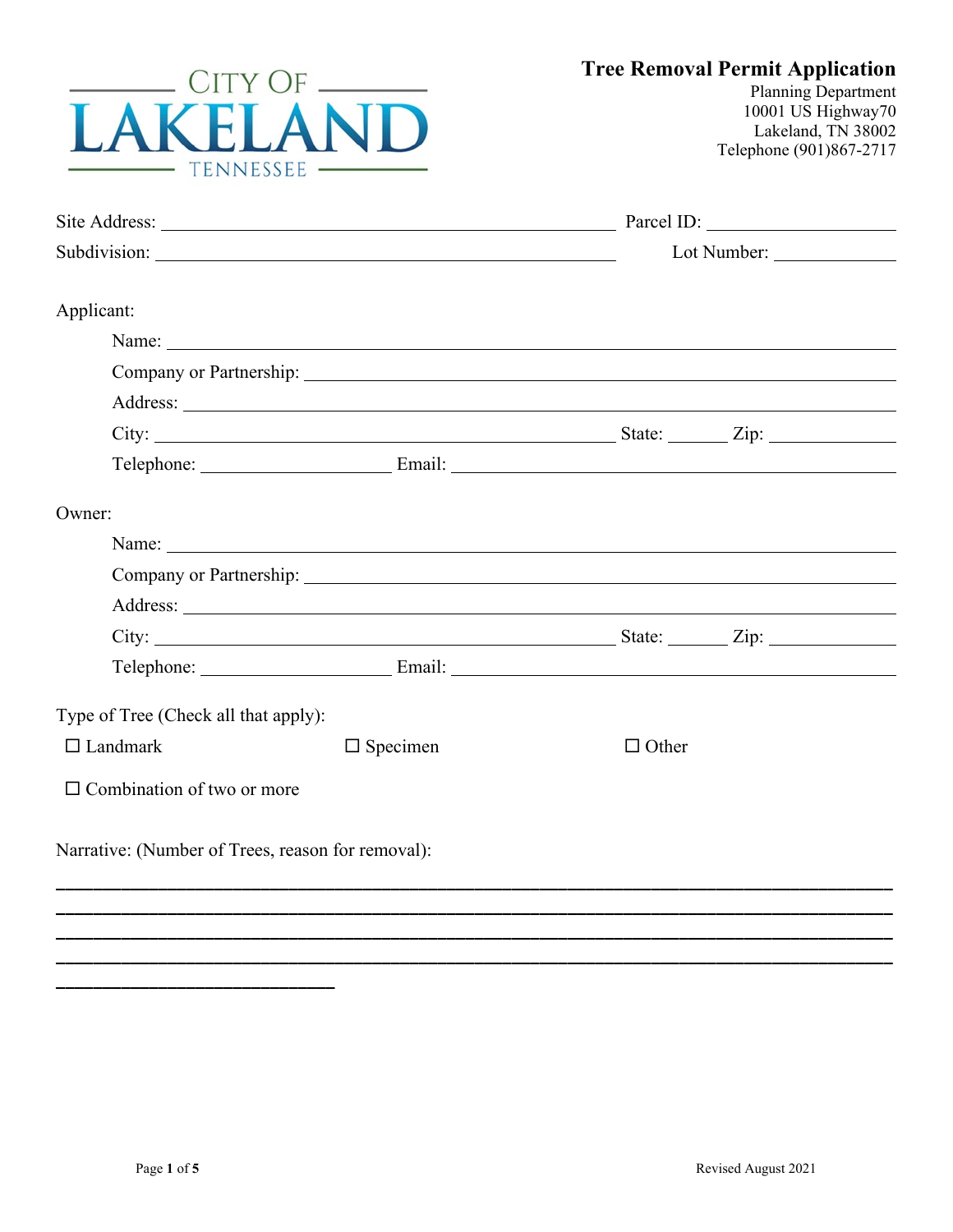#### Page 2 of 5 Revised August 2021

Conditions of Permit Issuance:

| Submittal |                                                                                                                                                                                                                                                                                                                                                           | Use |
|-----------|-----------------------------------------------------------------------------------------------------------------------------------------------------------------------------------------------------------------------------------------------------------------------------------------------------------------------------------------------------------|-----|
|           | Completed Application                                                                                                                                                                                                                                                                                                                                     |     |
|           | Site Plan showing the location of tree(s) and reasoning for removal. Site Plan<br>shall include:<br>1. DBH (Diameter Breast Height) of trees. Anything over 10 inch DBH<br>requires tree removal permit.<br>2. Any additional new work that's being done on the property as well.<br>3. Any proposed fencing. (A fence permit application will be needed) |     |
|           | Tree Survey                                                                                                                                                                                                                                                                                                                                               |     |
|           | Tree Replacement Plan (If applicable)                                                                                                                                                                                                                                                                                                                     |     |
|           | <b>Tree Bank Contributions</b>                                                                                                                                                                                                                                                                                                                            |     |
|           | Staff may request additional information to ensure compliance with local,                                                                                                                                                                                                                                                                                 |     |

CITY OF. **TENNESSEE** 

Provided with

**Tree Removal Permit Application**

Planning Department 10001 US Highway70 Lakeland, TN 38002 Telephone (901)867-2717

For Office

Site Address: Parcel ID:

|         |  | 3. The Plan/Permit is void if construction has not begun within six (6) months from the date the permit was |
|---------|--|-------------------------------------------------------------------------------------------------------------|
| issued. |  |                                                                                                             |

2. Subdivision covenants and restrictions may also govern tree removal/replacement. Covenants/ private regulations ARE NOT enforceable by the City and may be more restrictive than City Ordinances.

Application and submitted documents must be in paper and digital format.

4. The Plan/Permit is void if incorrect information is given on the application for the permit.

1. Verification of Tree type and permissible removal will have to done by a certified arborist.

Applicant and owner must sign to indicated that they have read and understand the tree management regulations provided on the tree management information sheet and conditions of permit issuance.

Signature of Person Completing & Submitting this Application Date

state, and federal regulations.

Application Fee must be paid as well

Signature of Owner (If applicant is not owner) Date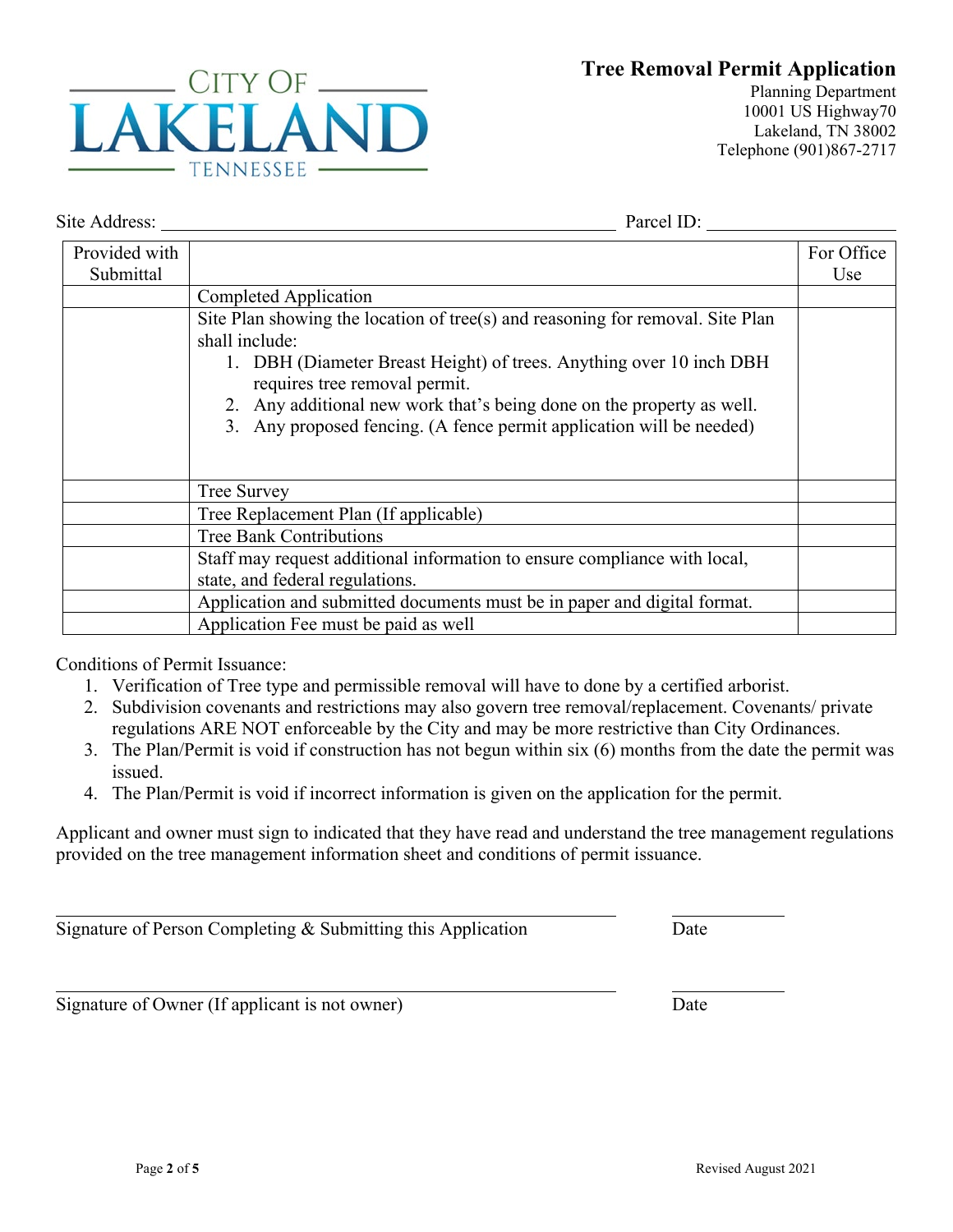# CITY OF. TENNESSEE -

## **Tree Removal Permit Application**

Planning Department 10001 US Highway70 Lakeland, TN 38002 Telephone (901)867-2717

Site Address: Parcel ID:

## **Definitions.**

### *Specimen Tree*:

A tree that qualifies for special consideration, per an arborist or other qualified individuals, for preservation due to size, health and type as defined by the Tree Management Ordinance.

Type:

(i)Tree shall not be listed on the most recent edition of the Tennessee Invasive Exotic Plant List. (ii) Trees listed on the City's recommended species list (available at City Hall)

- Size: Tree shall meet one (1) of the following parameters.
	- (i) Tree shall measure at least twenty-four (24) inches and less than sixty (60) inches DBH.
	- (ii) A lesser sized tree, if it meets any one (1) of the following criteria:

(a) Rare or unusual species, including but not limited to, species federally or state listed as endangered, threatened, or of special concern.

(b) Exceptional or unique quality, including but not limited to, a tree that is the only species of its kind or size within the project area, or a tree that provides habitat for a species that is state or federally listed as endangered, threatened, or of special concern. Special concern includes any species or subspecies of plant that is uncommon in Tennessee or has unique or highly specific habitat requirements or scientific value and, therefore, requires careful monitoring of its status.

- Condition: All Specimen Trees shall be in fair or better condition and shall meet the following minimum standards.
	- (i) A life expectancy of greater than fifteen (15) years.
	- (ii) (ii) A structurally sound trunk without having extensive decay.
	- (iii) (iii) No more than one (1) major and several minor dead limbs.
	- (iv) (iv) No major insect or pathological problems

### *Landmark Tree:*

A tree that qualifies for special consideration, per an arborist or other qualified individuals, for preservation due to size, health and type as defined by the Tree Management Ordinance.

- Type:

(i)Tree shall not be listed on the most recent edition of the Tennessee Invasive Exotic Plant List.

- Size: Tree shall meet one (1) of the following parameters.
	- (ii) Tree shall equal to or exceed sixty (60) inches DBH.

(ii) A lesser sized tree of historical significance listed on the Tennessee Champion Tree list or Tennessee Landmark and Historic Tree Registry, as maintained by the Tennessee Division of Forestry.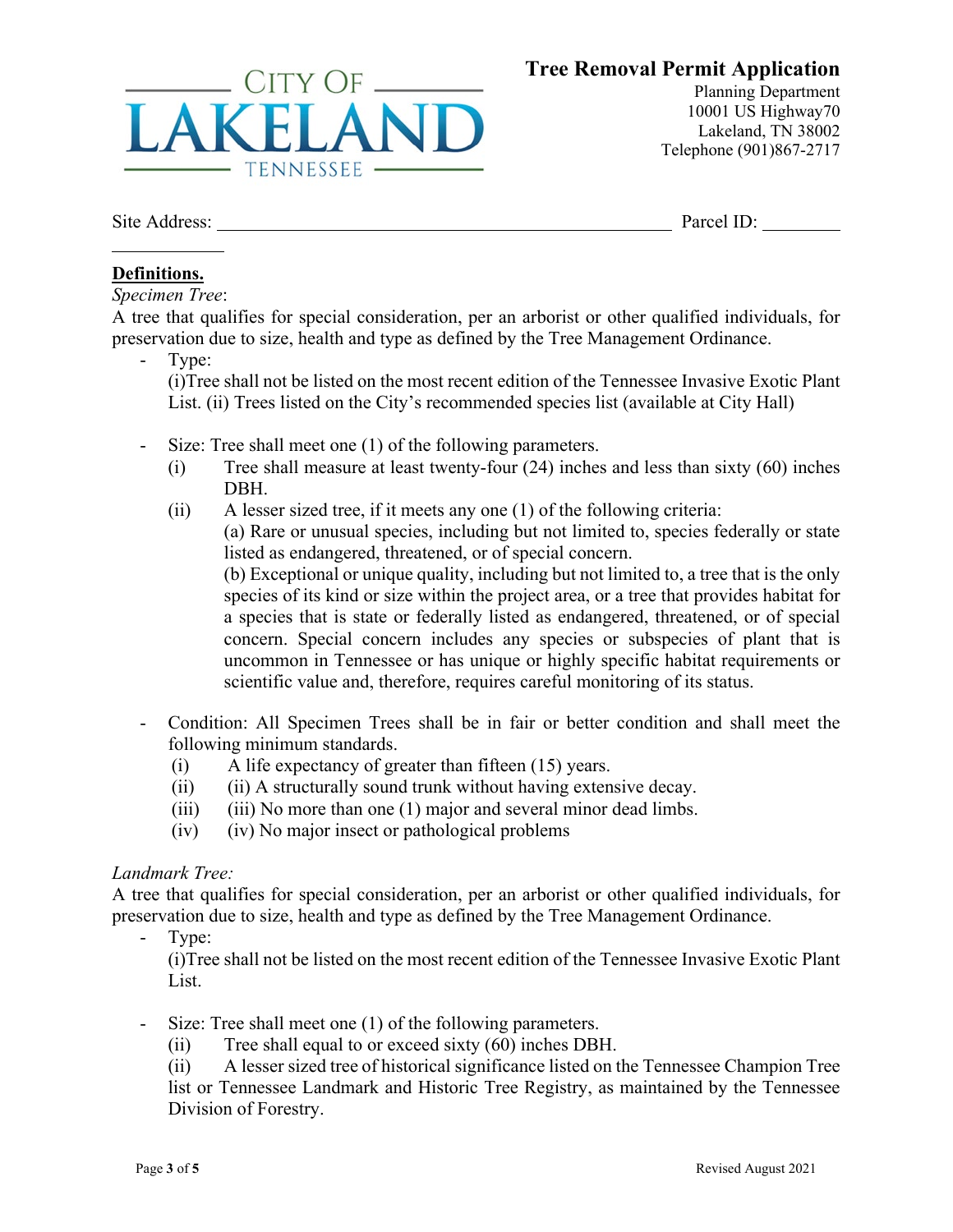## **Tree Removal Permit Application**



Site Address: Parcel ID:

- Condition: All Landmark Trees shall be in fair or better condition and shall meet the following minimum standards.
	- (v) A life expectancy of greater than fifteen (15) years.
	- (vi) (ii) A structurally sound trunk without having extensive decay.
	- (vii) (iii) No more than one (1) major and several minor dead limbs.
	- (viii) (iv) No major insect or pathological problems

 $CITY$  OF  $\_\_$ 

TENNESSEE -

#### **Applicability.**

Tree Removal Permit is required on every Lot within all Zoning Districts for the removal of all Landmark and Specimen Trees and all other trees ten (10) DBH inches and greater, except on certain single-family Lots as detailed in Tree Management Ordinance, Title 13, Chapter 4 of the Municipal Code.

#### **Requirements.**

All tree removal permits shall be reviewed using the following requirements:

A. All requirements of Tree Management (refer to Tree Management Ordinance, Title 13, Chapter 4 of the Municipal Code).

B. Removal does not prevent the Lot from meeting the requirement of the Landscape Standards (refer to III.5), including Tree Canopy Coverage and landscape buffer requirements.

C. The following shall be considered:

(1) The extent to which tree clearing shown avoids excessive clearing and still permits the Applicant to achieve the proposed development or land Use.

(2) The ability to reasonably preserve or transplant the trees in question.

(3) The desirability of preserving Landmark and Specimen Trees and other larger healthy trees on the Permitted Tree List, available in City Hall.

(4) The extent to which the area would be subject to environmental degradation due to removal of the trees.